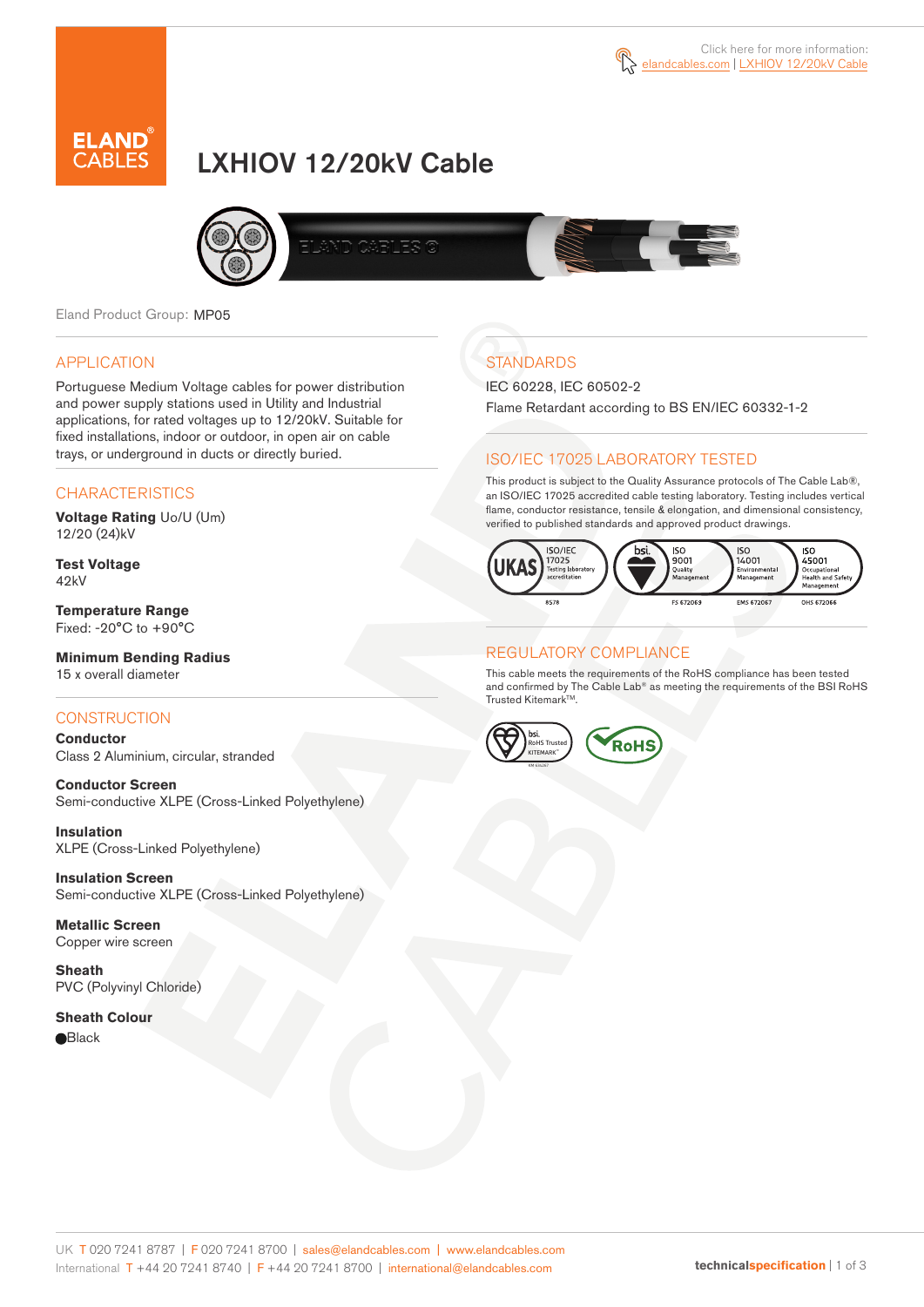

### DIMENSIONS

| ELAND PART NO. | NO. OF<br>CORES | <b>CONDUCTOR NOMINAL</b><br>CROSS SECTIONAL AREA<br>mm <sup>2</sup> | NOMINAL DIAMETER<br><b>OVER INSULATION</b><br>mm | <b>NOMINAL</b><br><b>OVERALL DIAMETER</b><br>mm | <b>NOMINAL</b><br><b>WEIGHT</b><br>kg/km |
|----------------|-----------------|---------------------------------------------------------------------|--------------------------------------------------|-------------------------------------------------|------------------------------------------|
| MP0520K01035   |                 | 35                                                                  | 20,0                                             | 27,5                                            | 815                                      |
| MP0520K01050   | $\mathbf{1}$    | 50                                                                  | 21,0                                             | 28,5                                            | 880                                      |
| MP0520K01070   | $\overline{1}$  | 70                                                                  | 22,5                                             | 30,5                                            | 1 0 0 5                                  |
| MP0520K01095   | $\mathbf{1}$    | 95                                                                  | 24,5                                             | 32,5                                            | 1 1 3 0                                  |
| MP0520K01120   | $\mathbf{1}$    | 120                                                                 | 26,0                                             | 34,0                                            | 1 2 7 5                                  |
| MP0520K01150   | $\mathbf{1}$    | 150                                                                 | 27,5                                             | 35,5                                            | 1 3 9 5                                  |
| MP0520K01185   | $\mathbf{1}$    | 185                                                                 | 29,0                                             | 37,0                                            | 1565                                     |
| MP0520K01240   | $\mathbf{1}$    | 240                                                                 | 31,0                                             | 39,5                                            | 1785                                     |
| MP0520K01300   | $\overline{1}$  | 300                                                                 | 34,0                                             | 42,5                                            | 2065                                     |
| MP0520K01400   | $\mathbf{1}$    | 400                                                                 | 37,0                                             | 45,5                                            | 2425                                     |
| MP0520K01500   | $\mathbf{1}$    | 500                                                                 | 40,0                                             | 48,5                                            | 2825                                     |
| MP0520K01630   | $\mathbf{1}$    | 630                                                                 | 44,5                                             | 53,5                                            | 3 4 2 5                                  |
| MP0520K03035   | 3               | 35                                                                  | 20,0                                             | 56,0                                            | 3 3 1 5                                  |
| MP0520K03050   | 3               | 50                                                                  | 21,0                                             | 58,5                                            | 3645                                     |
| MP0520K03070   | 3               | 70                                                                  | 22,5                                             | 62,5                                            | 4 1 4 5                                  |
| MP0520K03095   | 3               | 95                                                                  | 24,5                                             | 66,5                                            | 4740                                     |
| MP0520K03120   | 3               | 120                                                                 | 26,0                                             | 70,5                                            | 5 2 8 5                                  |
| MP0520K03150   | 3               | 150                                                                 | 27,5                                             | 73,5                                            | 5810                                     |
| MP0520K03185   | 3               | 185                                                                 | 29,0                                             | 76,5                                            | 6450                                     |
| MP0520K03240   | 3               | 240                                                                 | 31,0                                             | 82,0                                            | 7495                                     |
| MP0520K03300   | 3               | 300                                                                 | 34,0                                             | 88,5                                            | 8640                                     |
| MP0520K03400   | 3               | 400                                                                 | 37,0                                             | 95,0                                            | 10 165                                   |

### ELECTRICAL CHARACTERISTICS

| NO. OF<br>CORES | <b>CONDUCTOR</b><br>NOMINAL CROSS<br><b>SECTIONAL AREA</b> | <b>CONDUCTOR MAXIMUM</b><br><b>SHORT CIRCUIT</b><br><b>CURRENT T=1S</b> | CONDUCTOR DC<br>RESISTANCE AT 20°C<br>ohm/km | <b>INDUCTANCE</b><br>mH/km | <b>CAPACITANCE</b><br>µF/km | <b>CURRENT CARRYING CAPACITY</b><br>Amps |               |
|-----------------|------------------------------------------------------------|-------------------------------------------------------------------------|----------------------------------------------|----------------------------|-----------------------------|------------------------------------------|---------------|
|                 | mm <sup>2</sup>                                            | kA                                                                      |                                              |                            |                             | In Air                                   | <b>Buried</b> |
|                 | 35                                                         | 3,3                                                                     | 0.8680                                       | 0.44                       | 0,17                        | 154                                      | 148           |
| $\mathbf{1}$    | 50                                                         | 4,7                                                                     | 0,6410                                       | 0,42                       | 0,18                        | 184                                      | 175           |
|                 | 70                                                         | 6,6                                                                     | 0,4430                                       | 0,40                       | 0,21                        | 230                                      | 215           |
| $\mathbf{1}$    | 95                                                         | 9,0                                                                     | 0,3200                                       | 0,38                       | 0,23                        | 280                                      | 257           |
|                 | 120                                                        | 11,3                                                                    | 0,2530                                       | 0,36                       | 0,25                        | 325                                      | 294           |
|                 | 150                                                        | 14,2                                                                    | 0,2060                                       | 0,35                       | 0,27                        | 368                                      | 329           |
|                 | 185                                                        | 17,5                                                                    | 0,1640                                       | 0,34                       | 0,29                        | 422                                      | 373           |
|                 | 240                                                        | 22,7                                                                    | 0,1250                                       | 0,33                       | 0,32                        | 499                                      | 434           |
|                 | 300                                                        | 28,3                                                                    | 0,1000                                       | 0,32                       | 0,35                        | 579                                      | 493           |
| $\mathbf{1}$    | 400                                                        | 37,8                                                                    | 0,0778                                       | 0,30                       | 0,39                        | 677                                      | 566           |
|                 | 500                                                        | 47,2                                                                    | 0,0605                                       | 0,30                       | 0,43                        | 789                                      | 647           |
| $\mathbf{1}$    | 630                                                        | 59,5                                                                    | 0,0469                                       | 0,28                       | 0,49                        | 930                                      | 744           |
| 3               | 35                                                         | 3,3                                                                     | 0,8680                                       | 0,43                       | 0,17                        | 170                                      | 136           |
| 3               | 50                                                         | 4,7                                                                     | 0,6410                                       | 0,41                       | 0,18                        | 204                                      | 162           |
| 3               | 70                                                         | 6,6                                                                     | 0.4430                                       | 0,38                       | 0,21                        | 253                                      | 198           |
| 3               | 95                                                         | 9,0                                                                     | 0,3200                                       | 0.36                       | 0,23                        | 304                                      | 235           |
| 3               | 120                                                        | 11,3                                                                    | 0,2530                                       | 0,34                       | 0,25                        | 351                                      | 268           |
| 3               | 150                                                        | 14,2                                                                    | 0,2060                                       | 0,33                       | 0,27                        | 398                                      | 303           |
| 3               | 185                                                        | 17,5                                                                    | 0,1640                                       | 0,32                       | 0,29                        | 455                                      | 343           |

The information contained within this datasheet is for guidance only and is subject to change without notice or liability. All the information is provided in good faith and is believed to be correct at the time of publication. When selecting cable accessories, please note that actual cable dimensions may vary due to manufacturing tolerances.